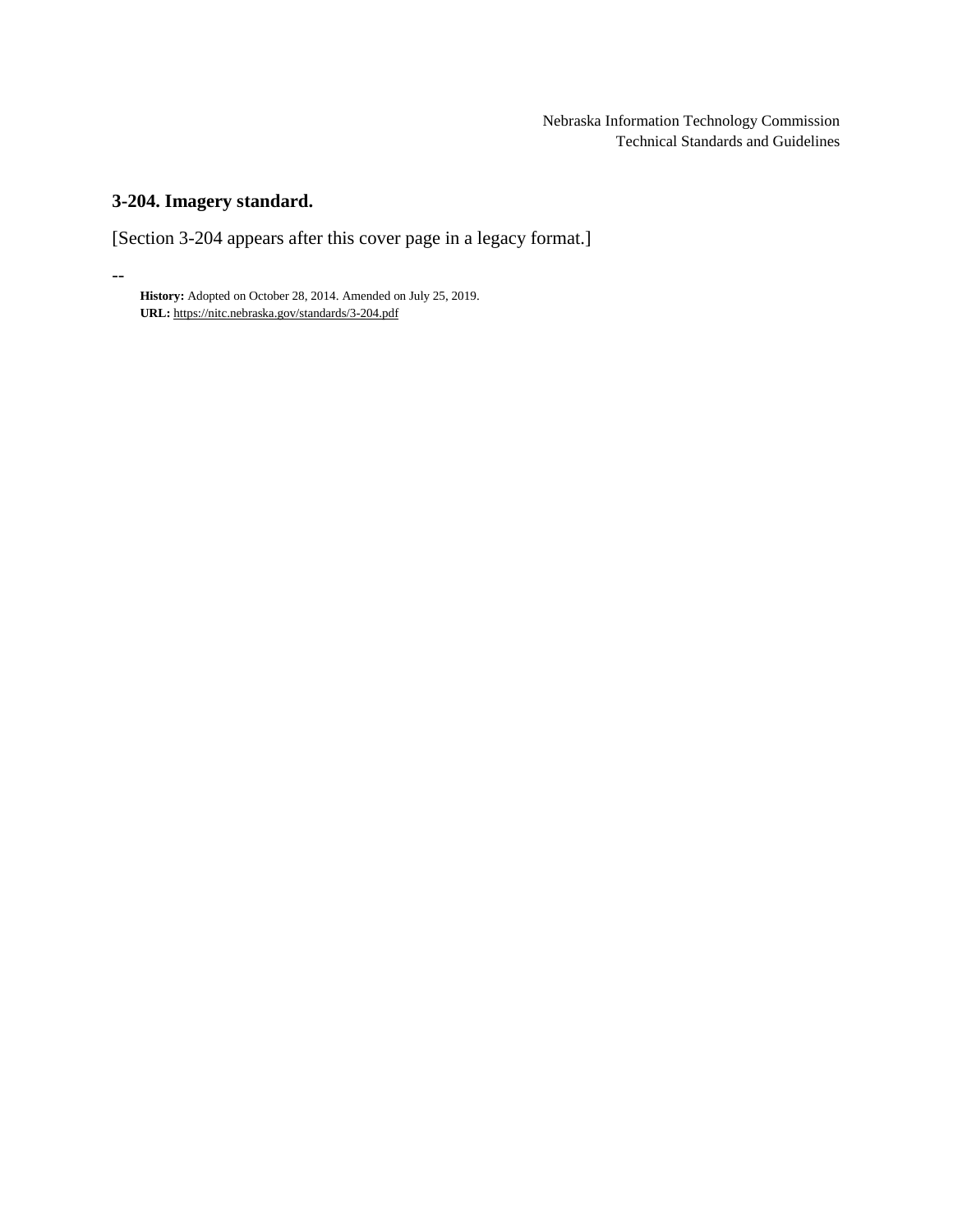# **1.0 Standard**

## 1.1 Description

This standard provides requirements necessary for the creation, development, delivery, and maintenance of aerial imagery acquisition to support a statewide Nebraska Imagery Program. There are multiple uses for imagery and data acquisition is expensive and requires preplanning. These standards are set at a minimum such that the majority of applications and needs are met across the state.

It is important to collect ortho-rectified imagery so that ground features can be measured and other data layers can be created from the data source which has a strong relationship to ground control. The data required for ortho-rectification include orientation parameters for the source image(s) and a digital elevation model (DEM) of the geographic area to be covered by the imagery. Ortho-rectification corrects for tip and tilt of the aircraft and displacement in the photograph caused by changes in the ground elevation.

Generally, the development of ortho-rectified imagery requires the acquisition of overlapping photography of the same geography and some combination of surveyed ground control and airborne (Global Positioning System) GPS collection at the time of photography. A photogrammetrist performs image correlation techniques and aero-triangulation on the resulting block of photographs to establish the orientation parameters of the individual image. Using a most recent DEM source or new LiDAR DEM provides the base for which the new imagery is rectified. These operations make ortho-rectified imagery more expensive than uncorrected aerial photography, but also make it far more accurate and useful.

Ultimately, accurate base maps can be derived from ortho-rectified imagery because the image has been geometrically corrected such that the scale is uniform. Streets and roads, curbs, manholes, water edge, tree inventories, fire hydrants, and numerous other features can be accurately mapped from the imagery. This also allows for accurate measurements of features and relationships between features, directly on the photograph.

The standard provides a consistent structure for data producers and users to ensure compatibility of datasets within the same framework layer and when used between other Nebraska Spatial Data Infrastructure (NESDI) framework layers such as survey and geodetic control and LiDAR.

This standard does not restrict or limit additional buy-ups of imagery data and services. These standards are meant to be a minimum set of standards and are subject to be updated based on technology enhancements, necessary workflow changes, and other data requirements. Other imagery data that is available at specifications that are above the minimum standard will be evaluated on a case-by-case basis.

The standard is not intended to be a substitute for an implementation design. These standards can be used at local, state and federal level to ensure interdisciplinary compatibility and interoperability with other framework layers. These standards integrate with existing standards such as the American Society for Photogrammetry and Remote Sensing (ASPRS) and other NITC related standards.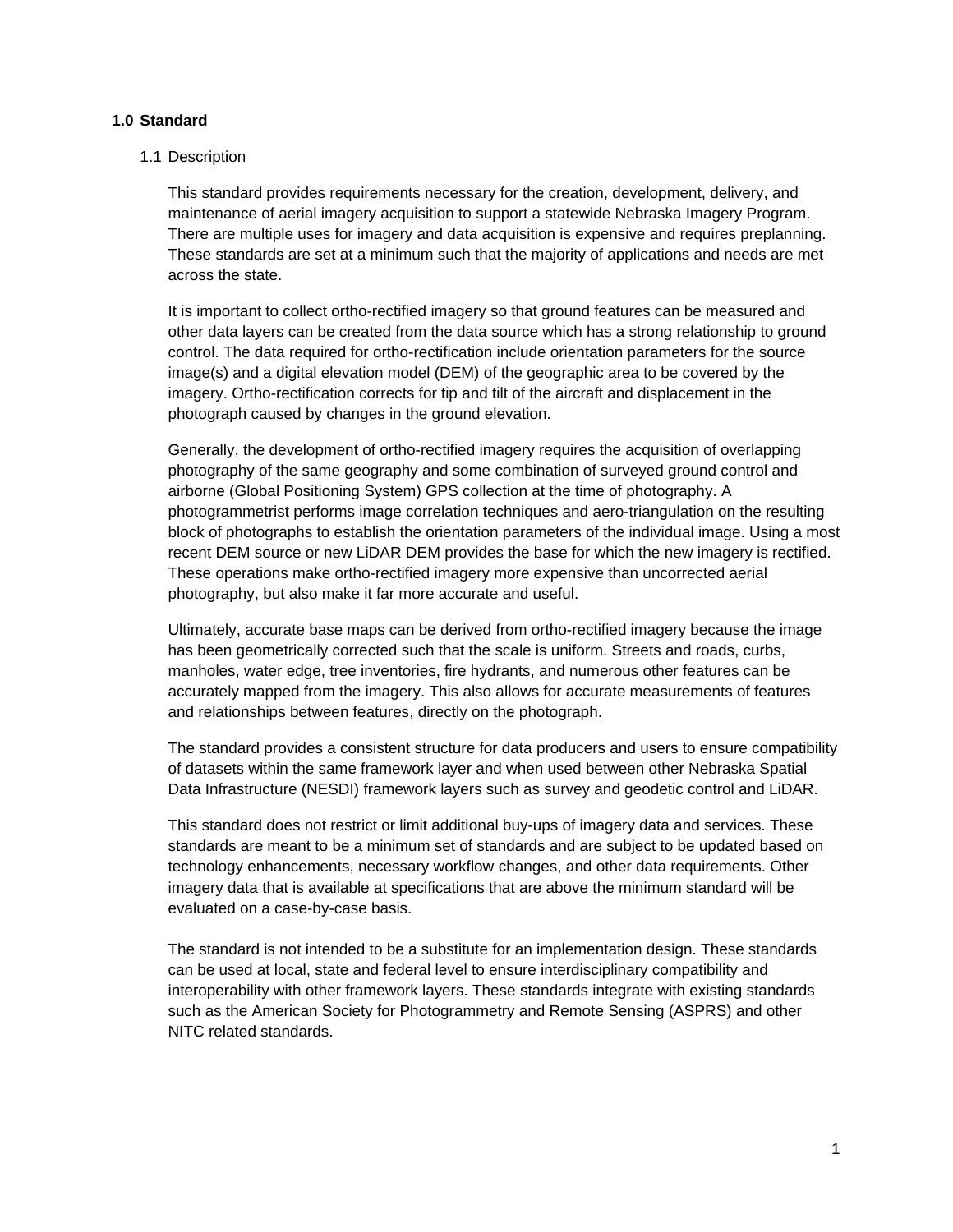## 1.2 Acquisition and Processing

#### 1.2.1 Flight Specifications

Proper planning and pre-flight requirements are necessary steps prior to acquiring imagery. This includes consideration of temporal requirements, proper flight planning, and ensuring that the characteristics of the sensors used in acquisition of imagery meet these requirements.

## 1.2.1.1 Temporal Requirements

Time of Day: Imagery will need to be acquired during minimal shadow conditions. Image acquisition shall occur when the sun angle is equal to or greater than 30 degrees.

Time of Year: All imagery shall be collected during the late-Winter / early-Spring flying season during leaf-off conditions for deciduous vegetation in Nebraska. Exceptions can be made on a case-by-case basis for certain applications requiring leaf-on imagery.

## 1.2.1.2 Flight Plans

Flight line orientation for all flight lines shall be in a cardinal direction, either north-south or east-west orientation when feasible. Flight plans must be approved prior to imagery acquisition. Information will need to be provided including project boundary, flight line numbers, flight line locations, and recommended ground control locations. If a frame sensor is used, exposure numbers should be included as well. For quality assurance purposes, the vendor shall submit copies of flight logs as part of the preliminary imagery deliverables.

## 1.2.1.3 Sensor Characteristics

The entire mission in a given year must be flown with sensors having the same specifications. The system shall use square pixels (ground footprint) at all times during processing. The technique of using aggregated detectors resulting in a rectangular pixel before blending with other channels shall not be used. The aerial camera shall be a precision aerial mapping camera equipped with a low distortion, high resolution lens. Camera characteristics shall be such that the aerial photographs taken can be satisfactorily used with the vendor's proposed photogrammetric compilation equipment and environment. Calibration certificates for all systems to be used for acquisition will need to be provided.

#### 1.2.1.4 Sun Angle

The images should be acquired only during the portion of the day when the sun angle exceeds the minimum of 30 degrees. To expedite acquisition within the photo periods, different sun angles may be permitted, provided the image does not have excessive shadows that preclude interpretation and data collection.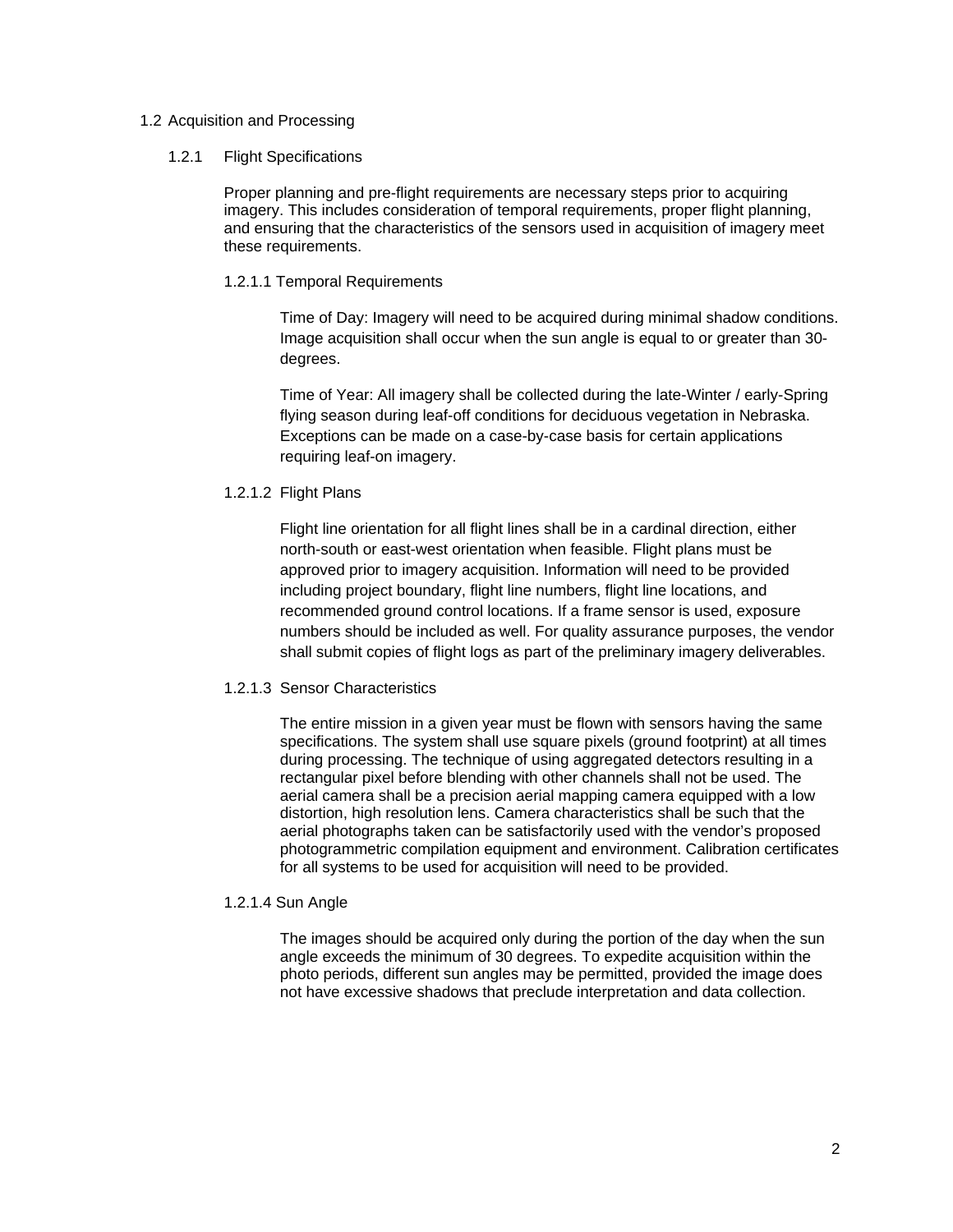# 1.2.2 Ground Control

Ground control needs to be established of sufficient density and accuracy to meet the accuracy requirements of the ortho-rectified imagery.

Ground controls points used for aerial triangulation should be at least three times better than the expected accuracy of aerial triangulation solution. For example, in order to produce an orthophoto with an RMSEr of 15cm, the aerotriangulation results should have an RMSExyz of 7.5 cm and the ground control used should have RMSExyz of 2.5 cm. The control shall be sufficient to supplement the airborne GPS and Inertial Measurement Unit (IMU) in order to meet the required product accuracies.

For all photogrammetric data sets, the accuracy of the aerial triangulation or INS orientation (if used for direct orientation of the camera) should be at least twice the accuracy of derived products, as evaluated at higher accuracy check points using stereo photogrammetric measurements. Ground control and blind quality control points shall be required for softcopy aero- triangulation and ortho-photography generation to meet the accuracies specified.

Both ground control and quality control points will be based on a county or project area size depending on the scope of the project to be flown. The control diagrams, indicating the anticipated vertical and horizontal accuracies, will be reviewed before imagery collection begins.

The availability and/or quality of any existing ground control will need to be determined prior to flight acquisition. Any new control established for a project area will be delivered including sketches, pictures of control locations, and an ISO 19115 compliant metadata file. Those responsible for evaluating ground control should not assume that control exists, but it could be beneficial to use existing control if possible.

#### 1.2.2.1 Global Positioning Systems (GPS)

If additional ground control needs to be established, the ground control shall be established with survey grade instrumentation. The GPS control survey needs to be conducted with a licensed surveyor or engineer representing the quality control process. A plan will need to be provided to recommend and coordinate the placement of ground control target locations of a sufficient quantity and size to control the photogrammetric accuracy specifications. Any new ground control established must be tied to the Nebraska NAD83 horizontal datum. All ground control points must be documented as such so that they are easily located by other surveyors throughout the duration of the project.

The horizontal root-mean-square error (RMSE) of the airborne GPS control data shall not exceed 0.2m. The vertical RMSE of the Airborne GPS control shall not exceed 0.3m.

#### 1.2.2.2 Digital Elevation Model (DEM)

Elevation data is necessary for ortho-rectifying imagery. A digital elevation model (DEM) shall be developed at a density level necessary to support the imagery ortho-rectification process.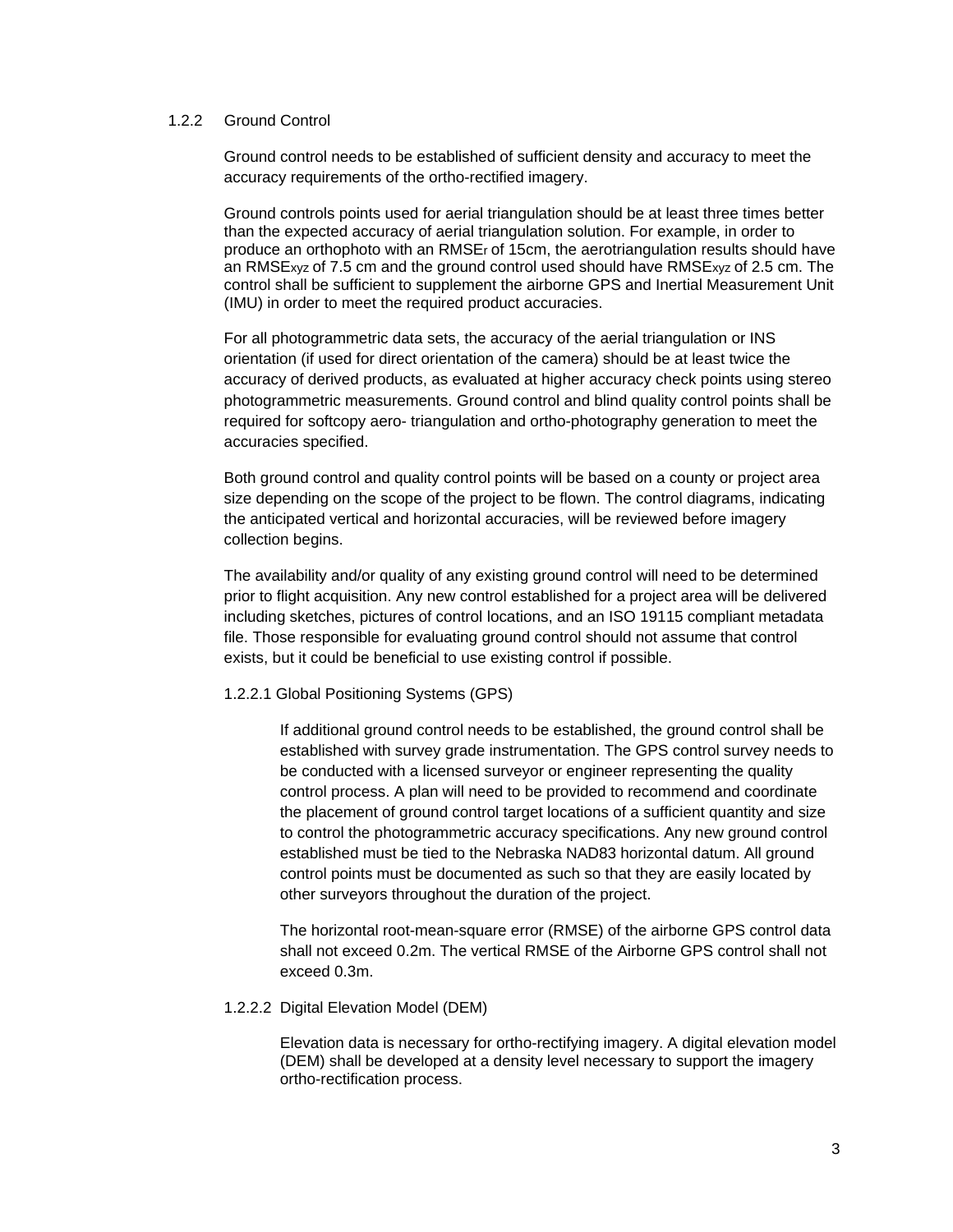The elevation data may come from various sources to build a DEM. Elevation data may be derived from LiDAR, photogrammetry or autocorrelation as long as it provides sufficient accuracy and precision to support imagery horizontal accuracy requirements. Preference is to use LiDAR where it is available in the state. The DEM shall consist of points spaced at regular intervals along a grid, points of significant high or low elevations, and ortho-photography specific breaklines at all significant terrain breaks. In cases, where breaklines are not available suitable breaklines will need to be created to support an elevation dataset. It is not necessary to capture break lines at all curbs, ditches, stream banks, or other similar minor terrain breaks. The DEM shall be free of artifacts and data voids. The vertical accuracy of the DEMs developed to support production of the ortho-rectified imagery shall be sufficient to guarantee the horizontal accuracy specified in these standards.

The U.S. Geological Survey's National Elevation Dataset (NED) has 1/3 arcsecond digital elevation model (DEM) data. Unless an area is very flat, the NED should not be used for less than 12 inch resolution data where higher accuracy is required.

There is no guarantee that the available DEM will be adequate to meet the final product accuracy specifications. An updated DEM is necessary in order to support the ortho-rectification production specifications and accuracy standards. This may require the acquisition of LiDAR to complete this task.

Updates to the existing DEM need only support the ortho-rectification process and are not required to support contour modeling or other applications. The DEM data is not to be stored as a record (Z component) for each pixel of the orthorectified image.

#### 1.2.3 Ground (Spatial) Resolution

The final imagery output needs to be at a minimum of 12 inch ground sample distance (GSD). GSD is referred to as spatial resolution. This orthoimagery should meet ASPRS Class II horizontal accuracy standards for digital Orthoimagery and 1:2,400 Digital Planimetric Data.

A scale that equivalents higher resolutions (i.e., 6 inch) can be acquired as long as it meets the respective scales and horizontal accuracies associated to its desired spatial resolution found in section 1.2.6.

#### 1.2.4 Spectral Resolution

Imagery will need to be provided in four primary spectral bands at 12 bit including Red (R), Green (G) and Blue (B) and Infrared (IR). All color imagery shall be the equivalent of natural true color, to include 256 levels of value for each color band for RGB. The sensor or camera shall save the bands in the following order: Red, Green, Blue, and infrared.

#### 1.2.5 Radiometric Resolution

The digital aerial images shall be clear and sharp in detail and of high radiometric quality. The sensor shall capture the images in an uncompressed "lossless" image format. The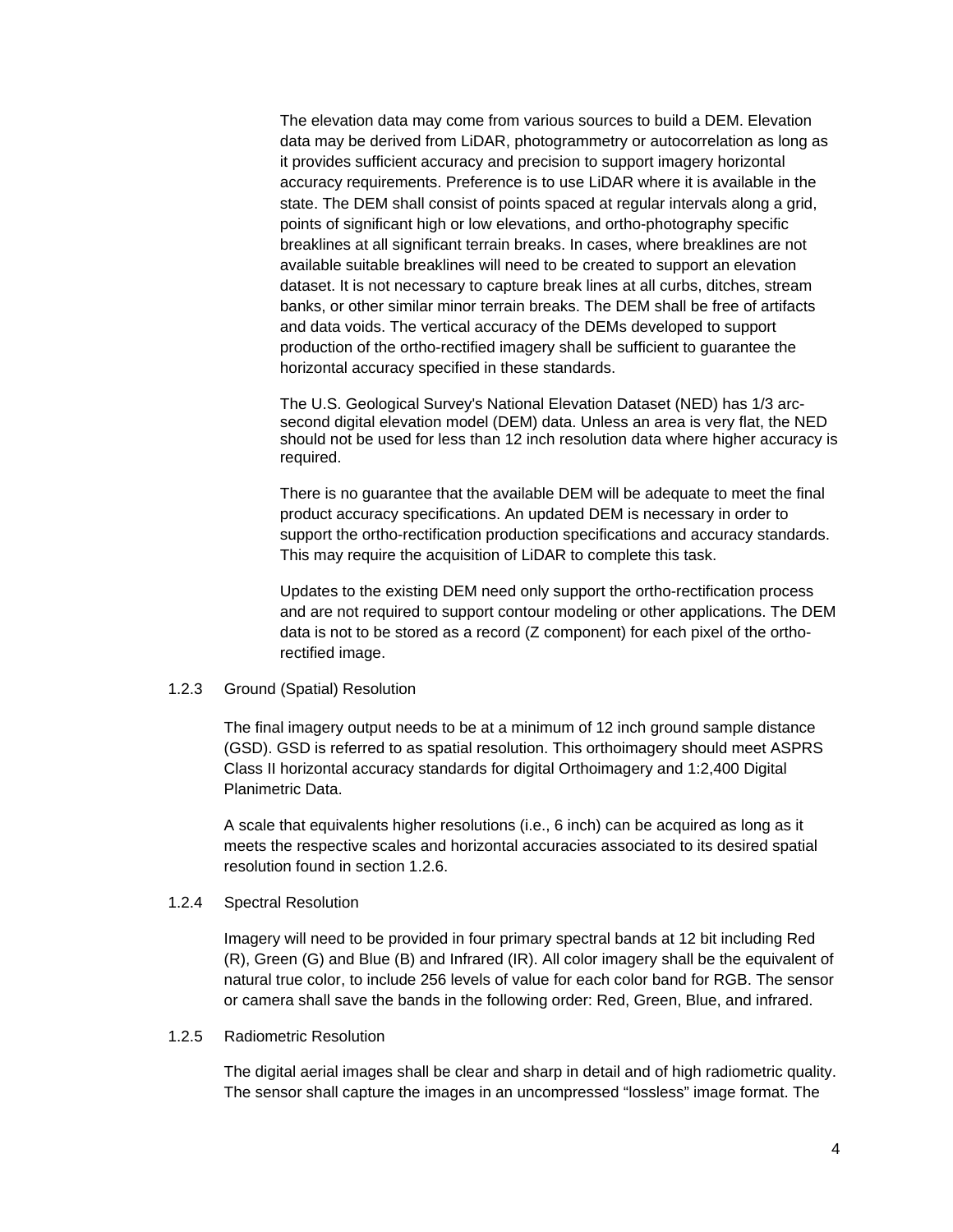sensor shall, at minimum, utilize 12 bits per pixel radiometric resolution. Up-sampling from a lower bit depth to a higher bit depth is not allowed (e.g. resampling 8 bit data to 12 bit data). Color balancing shall result in colors which appear natural to a human observer. Image contract and brightness shall be adjusted to minimize perceptible differences within and between adjacent images.

# 1.2.6 Horizontal Accuracy

Horizontal accuracy assessment will be required for both in absolute and relative conditions. The pixel size of the final digital orthoimagery is being considered for this assessment not the GSD of the raw image that is used to establish the horizontal accuracy class.

- Absolute requires the use of ground control points for testing purposes. These points, found in the image and coordinates from the ortho-rectified image, are compared to the published coordinates.
- Relative horizontal accuracy assessment involves the visual inspection of adjacent images for edge matching, and the comparison of the ortho-rectified image to planimetric data. The relative displacement would be quantified.
- Recommendations for achieving the horizontal accuracy assessment shall be provided prior to acquisition including the number of and the distribution of check points within the project. QC points should be included in flight and control layout prior to acquisition.

The final imagery output needs to meet horizontal accuracy requirements established by ASPRS Class II accuracy for a minimum 12 inch GSD as defined in the following table.

| <b>Horizontal Data</b><br><b>Accuracy Class</b> | <b>RMSEx and</b><br><b>RMSEy</b> | <b>Orthophoto Mosaic</b><br><b>Seamline Maximum</b><br><b>Mismatch</b> | <b>Aerial Triangulation or</b><br><b>INS-based RMSEx</b><br><b>RMSEy and RMSEz</b> |
|-------------------------------------------------|----------------------------------|------------------------------------------------------------------------|------------------------------------------------------------------------------------|
|                                                 | Pixel size x 1.0                 | Pixel size x 2.0                                                       | Pixel size x 0.5                                                                   |
|                                                 | Pixel size x 2.0                 | Pixel size x 4.0                                                       | Pixel size x 1.0                                                                   |
| Ш                                               | Pixel size x 3.0                 | Pixel size x 6.0                                                       | Pixel size x 1.5                                                                   |
| .                                               |                                  |                                                                        |                                                                                    |
| N                                               | Pixel size x N                   | Pixel size x 2N                                                        | Pixel size x 0.5N                                                                  |

When producing digital orthoimagery, the GSD as acquired by the sensor (and as computed at mean average terrain) should not be more than 95% of the final orthoimagery pixel size. In extremely steep terrain, additional consideration may need to be given to the variation of the GSD across low lying areas in order to ensure that the variation in GSD across the entire image does not significantly exceed the target pixel size.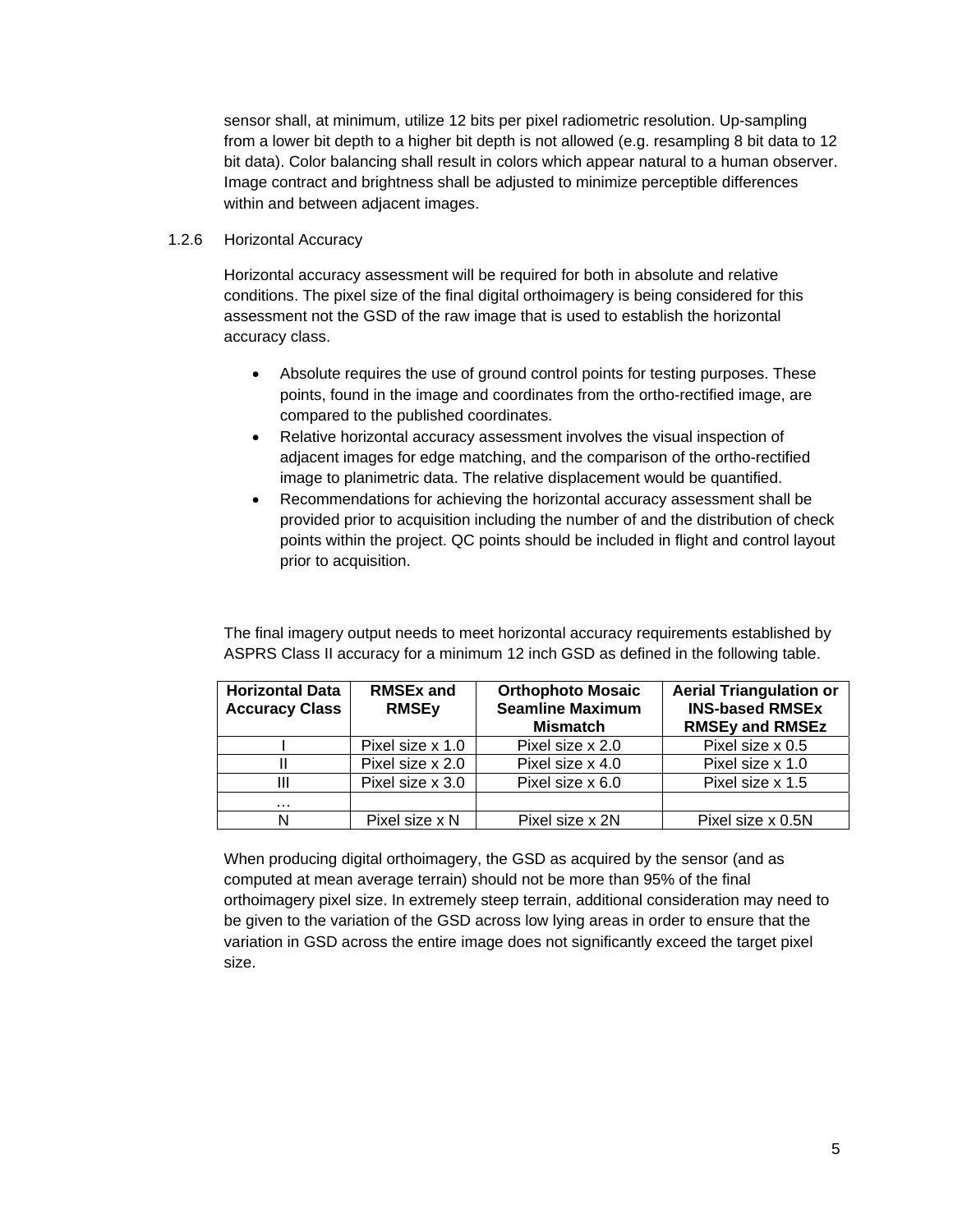The following table serves as a guide for three common ASPRS horizontal accuracy standards for planimetric maps intended for use at common map scales.

| Orthophoto<br><b>Pixel Size</b> | <b>Horizontal</b><br>Data<br><b>Accuracy</b><br><b>Class</b> | <b>RMSEx</b><br>or<br><b>RMSEy</b><br>(cm) | <b>RMSEr</b><br>(cm) | Orthophoto<br><b>Mosaic Seamline</b><br><b>Maximum</b><br>Mismatch (cm) | <b>Horizontal</b><br>Accuracy at the<br>95% Confidence<br>Level (cm) |
|---------------------------------|--------------------------------------------------------------|--------------------------------------------|----------------------|-------------------------------------------------------------------------|----------------------------------------------------------------------|
| $7.5$ -cm<br>$(-3 in)$          |                                                              | 7.5                                        | 10.6                 | 15.0                                                                    | 18.4                                                                 |
|                                 | Ш                                                            | 15.0                                       | 21.2                 | 30.0                                                                    | 36.7                                                                 |
|                                 | Ш                                                            | 22.5                                       | 31.8                 | 45.0                                                                    | 55.1                                                                 |
| $15$ -cm<br>$(-6 in)$           |                                                              | 15.0                                       | 21.2                 | 30.0                                                                    | 36.7                                                                 |
|                                 | II                                                           | 30.0                                       | 42.4                 | 60.0                                                                    | 73.4                                                                 |
|                                 | Ш                                                            | 45.0                                       | 63.6                 | 90.0                                                                    | 110.1                                                                |
| $30-cm$<br>(~12 in)             |                                                              | 30.0                                       | 42.4                 | 60.0                                                                    | 73.4                                                                 |
|                                 | Ш                                                            | 60.0                                       | 84.9                 | 120.0                                                                   | 146.9                                                                |
|                                 | Ш                                                            | 90.0                                       | 127.3                | 180.0                                                                   | 220.3                                                                |

## 1.2.7 Projection and Datum

Imagery for the project will be referenced to the North American Datum of 1983 (NAD83) using the 2007 HARN adjustment, and the North American Vertical Datum of 1988 (NAVD 88) with the latest ellipsoid and Geoid09 adjustments. Imagery shall be oriented to the appropriate Nebraska State Plane using U.S. Feet.

# 1.2.8 Pixel Clarity

Pixel clarity is defined by pixel size and relation to the ground sample distance (GSD) of the specified pixel size. It is not recommended to resample from a coarser image to obtain a finer image resolution. The image can be resampled from a sharper image for a coarser image (i.e., obtaining an 18-inch pixel resolution from one foot).

## 1.2.9 Image Quality

Images shall be tonally balanced and image mosaics shall be uniform in contrast without abrupt variations between image tiles. Imagery shall be free of blemishes, and artifacts that obscure ground feature detail. Pixel resolution shall not be degraded by excessive image smear. Imagery shall have a tonal range that prevents the clipping of highlights or shadow detail from the image.

## 1.3.0 Environmental Conditions and Obstructions

To the extent possible, no clouds, snow, fog, haze, smoke, or other ground obscuring conditions shall be present at the time of the flights. Ground conditions are free of snow, flooding and excessive soil moisture. Streams and rivers should be within their normal banks, unless otherwise negotiated. Spectral reflectance from water must be minimized and should not obscure shoreline features. In no case will the maximum cloud cover exceed 5% per image.

## 1.3.1 Edge Effects

Sufficient end and side laps need to be taken into consideration to prevent any gaps in coverage and to provide all necessary coverage for accurate ortho-rectification and visual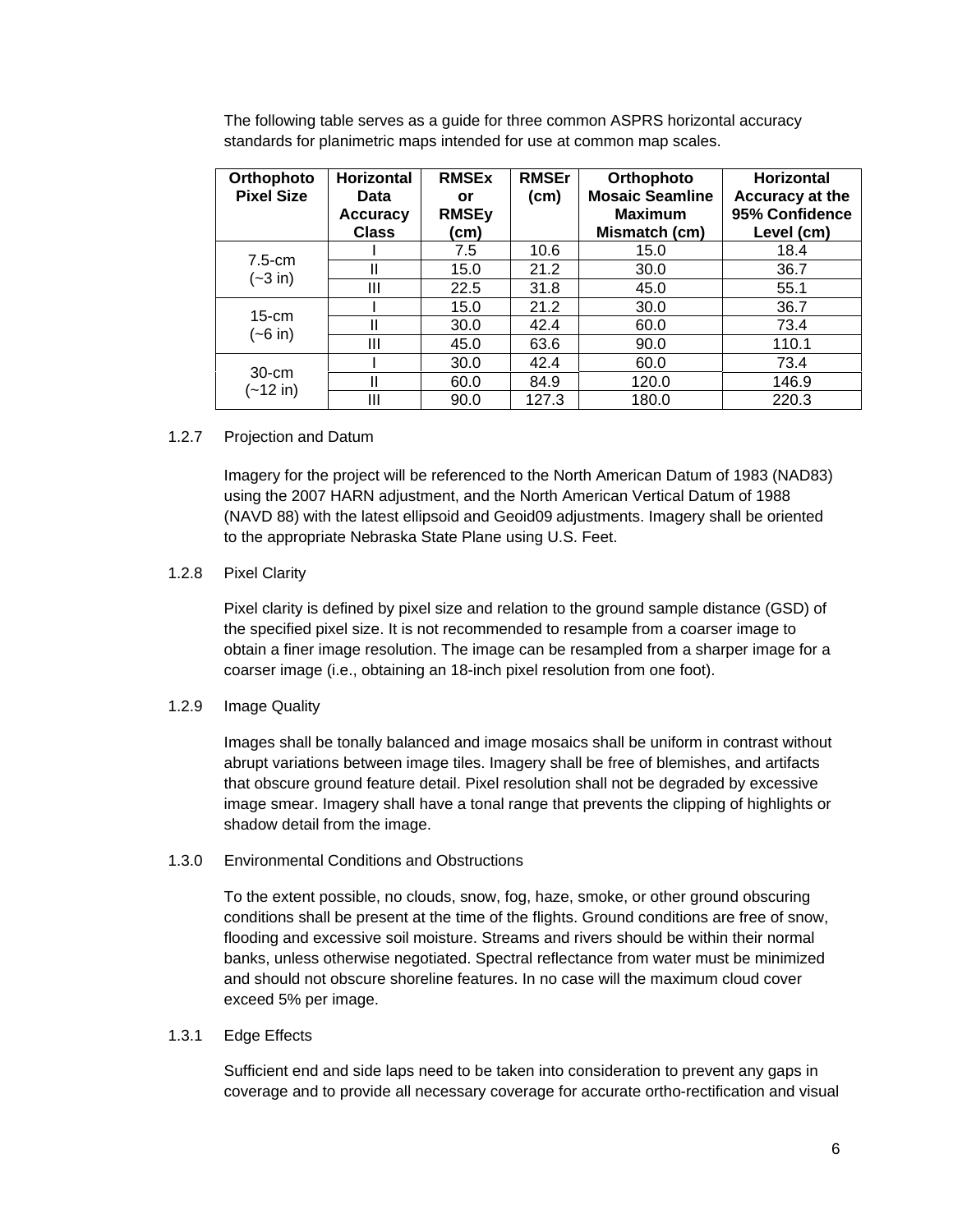interpretation. The crab shall not be in excess of three (3) degrees; and, tilt of the camera from verticality at the instant of exposure shall not exceed three (3) degrees.

## 1.3.2 Building Lean

Additional supplemental flight lines should be acquired in areas of tall buildings to limit building lean in city blocks. Recommended supplemental flight lines should be provided in preliminary flight layout for prior review and approval.

# 1.3 Data Format

The data format provided will need to be in uncompressed tiles in a GeoTIFF format that can be interpreted by commercial imagery and GIS software. Tile schemes will need to be provided at 5,000 feet x 5,000 feet. If mosaic imagery is suggested, the area of interest (AOI) or collection area (i.e., county, quadrangle, city, etc) will need to be provided. The mosaic imagery need to be compressed and provided as JPEG2000 with a compression ratio of 20:1.

## 1.4 Maintenance

Entities responsible for data acquisition and deliverables will need to assure data meets standards and are updated and maintained in a timely manner. After spatial and attribute updates and/or modifications are performed to the data it shall be submitted to the appropriate entity(s) responsible for performing quality control and maintenance of the data acquisition.

Maintenance of elevation data determines the suitability to support the greatest range of applications. Many projects require up-to-date, accurate and consistent elevation data and maintenance of this data is necessary to provide the maximum return on investment.

1.4.1 Reporting Errors and Handling Updates

The reporting of errors need to be directed to the appropriate entity in a timely manner. Updated spatial and attribute information in the data will also need to be redistributed. The date field in the metadata when the last record was modified will also need to be updated to ensure proper records management and communication with others in the workflow.

# 1.5 Quality Control

A quality control process is required by a third-party to ensure the delivery of an image product that satisfies the requirements as defined by these standards. The quality of imagery acquisition is evaluated based on the overall functional correctness and completeness of the technical requirements that also include a horizontal accuracy test. In the event that data does not meet specific requirements of these standards, the imagery will be rejected and the vendor will be required to either reacquire or re-process data appropriately to meet these standards.

## 1.5.1 Horizontal Accuracy Test

A number of check points will need to be collected within each area of interest to verify the horizontal accuracy of the ortho-rectified production process. The check points must be completely independent of ground control used during aero-triangulation and data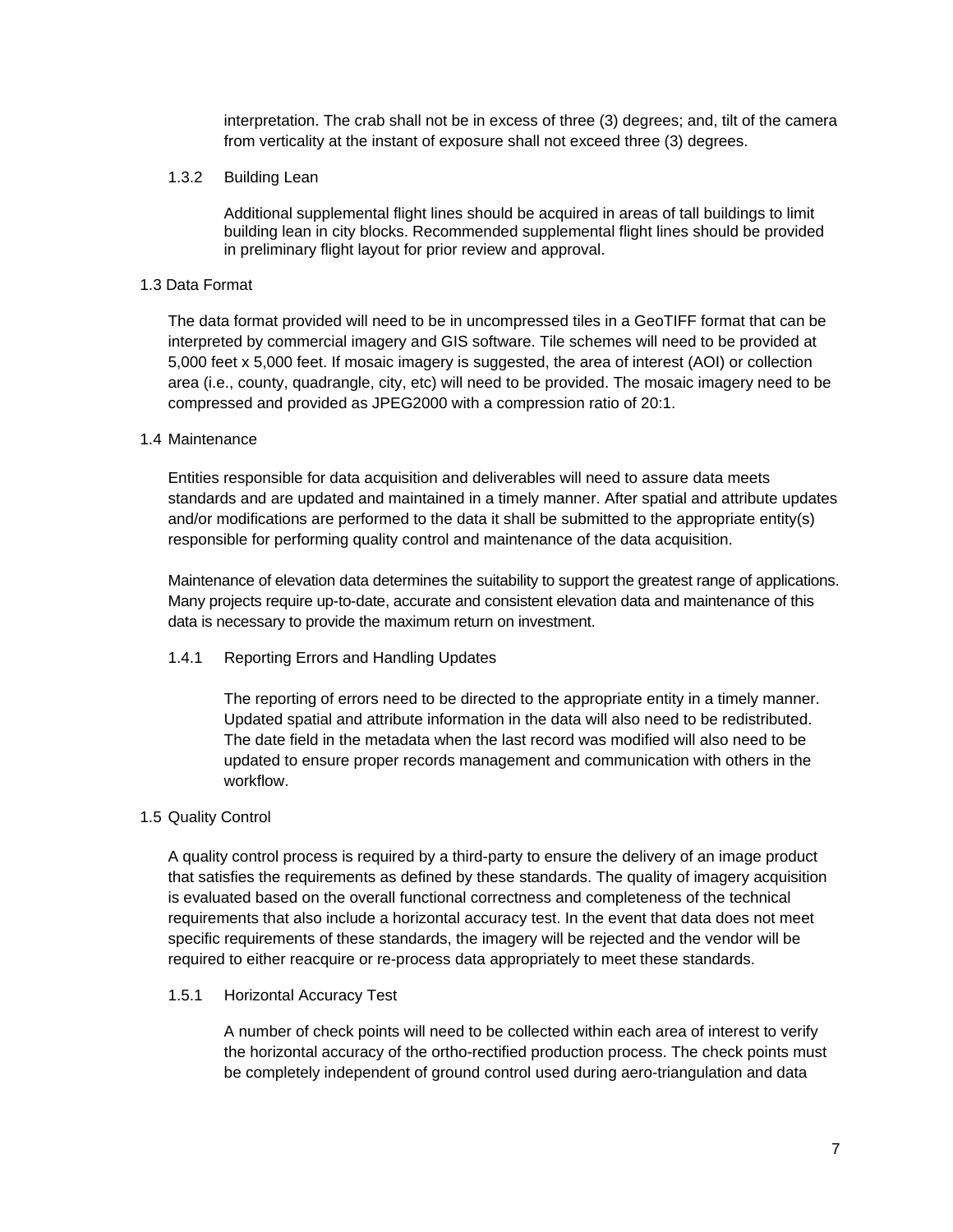production. The recommended number of check points based on the size of area will follow ASPRS guidelines.

1.5.2 Re-Flights

A plan for re-flights of areas will need to be provided in the event of image rejection during the quality control process, or where original imagery could not be collected because weather or ground cover conditions, or other factors outside the control of the vendor precluded collection at the scheduled time of the flyover. Mechanical or technical problems shall not be considered a legitimate reason for non-collection.

- 1.6 Integration with other Standards
	- 1.6.1 Street Centerline Standards (NITC 3-205)

These minimum standards for imagery acquisition are designed to ensure the acquisition of imagery sufficient to meet the requirements for digitizing street centerlines as required in the Street Centerline Standards NITC 3-205.

1.6.2 Address Standards (NITC 3-206)

These minimum standards for imagery acquisition are designed to ensure the acquisition of imagery sufficient to meet the requirements for digitizing street centerlines as required in the Address Standards NITC 3-206.

## 1.7 Metadata

Complete and comprehensive metadata is required for the acquired imagery. The metadata will require detailing the characteristics and quality of submitted imagery files. Information needs to be provided to allow the user sufficient information so they can determine the data's intended purpose as well as how to access the data. The metadata requires a process description summarizing collection parameters such as: contact information, data source, scale, accuracy, projection, use restrictions, and imagery acquisition dates. The process description will also need to be included to describe methodology towards the deliverable products.

## 1.7.1 Federal Metadata

The ISO 19115:2003(E) North American Profile (NAP) Metadata Standards should be used when feasible and in every effort possible to assure high quality rigorous standards. Metadata will need to be supplied for each tile and be provided in an XML format. All imagery datasets, and their associated attribute databases should be documented with ISO 19115 compliant metadata. Supplemental metadata information includes the following: (1) tested horizontal accuracy statement, (2) lineage, including, but not limited to: flight height, photo acquisition dates (and re-flights if any), overlap, sidelap, number of flight lines, number of exposures, direction of flight lines, control, resolution, tiling scheme, file sizes, description of the process used to create digital orthophotos, source of DEM, and (3) spatial reference information: projection, ellipsoid, horizontal and vertical datum, and horizontal and vertical units.

## 1.7.2 State Metadata

These standards need to apply to Nebraska's metadata standards located within NITC 3- 201 Geospatial Metadata Standard. All metadata from imagery files will need to be registered through the metadata portal at NebraskaMAP (http://NebraskaMAP.gov). All developers of Nebraska-related geospatial data are encouraged to use the site to either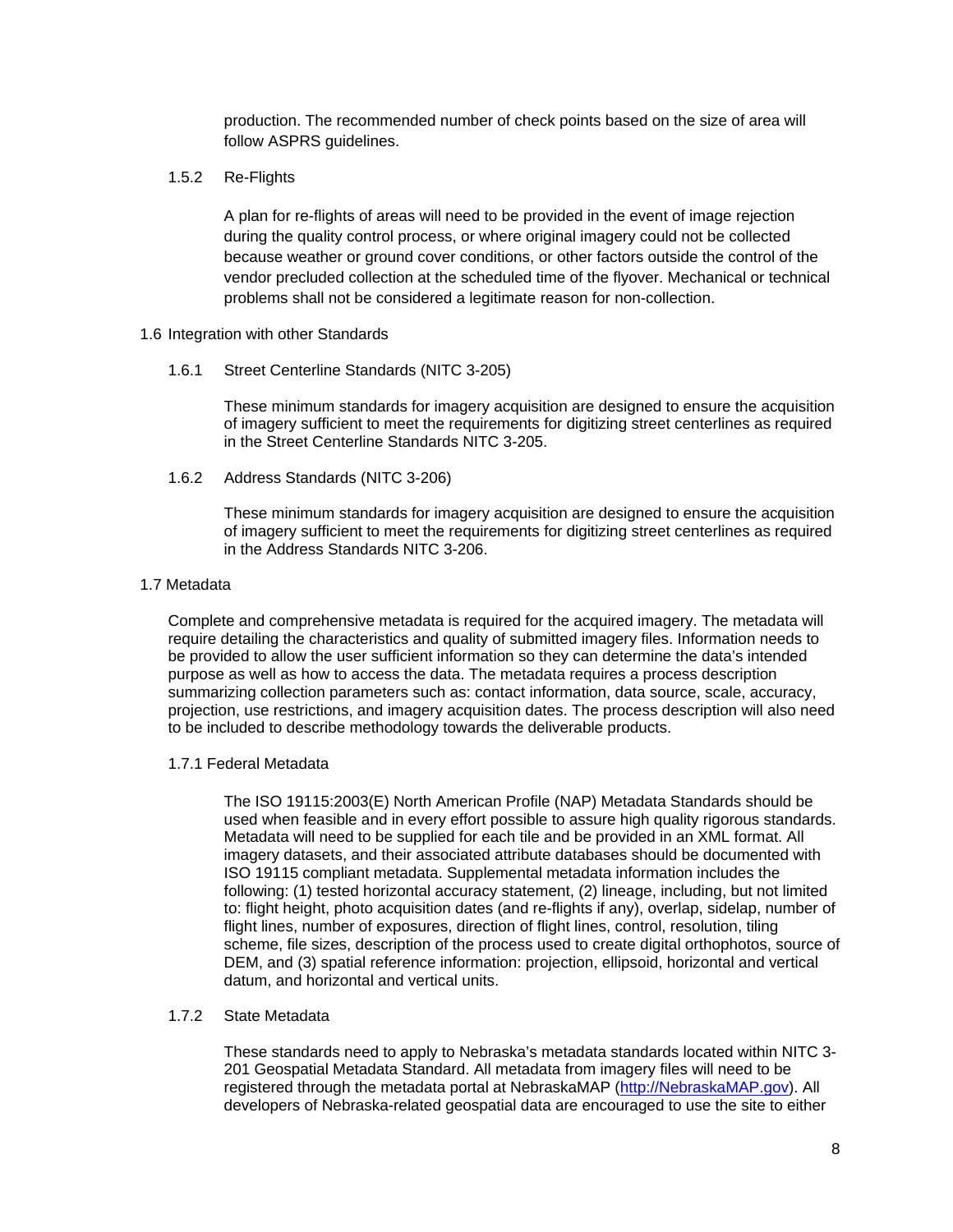upload existing metadata and/or use the online tools available on the site to create the metadata for imagery.

## **2.0 Purpose and Objectives**

2.1 Purpose

The purpose of this standard is to provide the necessary requirements for the creation, development, delivery, and maintenance of aerial imagery data and services to support the Nebraska Spatial Data Infrastructure (NESDI). These standards will help ensure that imagery acquisition is consistent, accurate, publicly accessible, and cost-effective.

## 2.2 Objectives

These standards will guide the statewide imagery program having the following objectives:

- 2.2.1 Provide guidance and necessary workflows to state and local officials as they work, either in-house or with private vendors, to create, develop and maintain aerial imagery data and services. This can increase the likelihood that the data created will be suitable for the range of intended applications and likely future applications. The maintenance of aerial imagery data is necessary for the data to be current and accurate.
- 2.2.2 Enhance coordination and program management across jurisdictional boundaries by insuring that aerial imagery data can be horizontally integrated across jurisdictional and/or project boundaries, and other framework data layers for regional or statewide applications.
- 2.2.3 Save public resources by facilitating the sharing of aerial imagery data among public agencies or sub-divisions of agencies by incorporating data standards and following guidelines. Data that is developed by one entity can be done in a way that is suitable to serve the multiple needs of other entities. This avoids the costly duplication of developing and maintaining similar data in the state.
- 2.2.4 Make aerial imagery data current and readily accessible to the wide range of potential users through NebraskaMAP and other necessary resources.
- 2.2.5 Facilitate harmonious, trans-agency and public policy decision-making and implementation by enabling multiple agencies and levels of government to access and appropriately use current aerial imagery data. This can make it more likely that intersecting public policy decisions, across levels of government, will be based on the same information.
- 2.2.6 Lay the foundation for facilitating intergovernmental partnerships for the acquisition and development of high-quality aerial imagery data by defining standards that increase the likelihood that this data will meet the needs of multiple users.
- 2.2.7 Establish and promote the integration and interrelationships of aerial imagery data with related NESDI framework layers through geometric placement and attributes.

# **3.0 Definitions**

## **Accuracy**

*Absolute* - A measure of the location of features on a map compared to their true position on the face of the earth.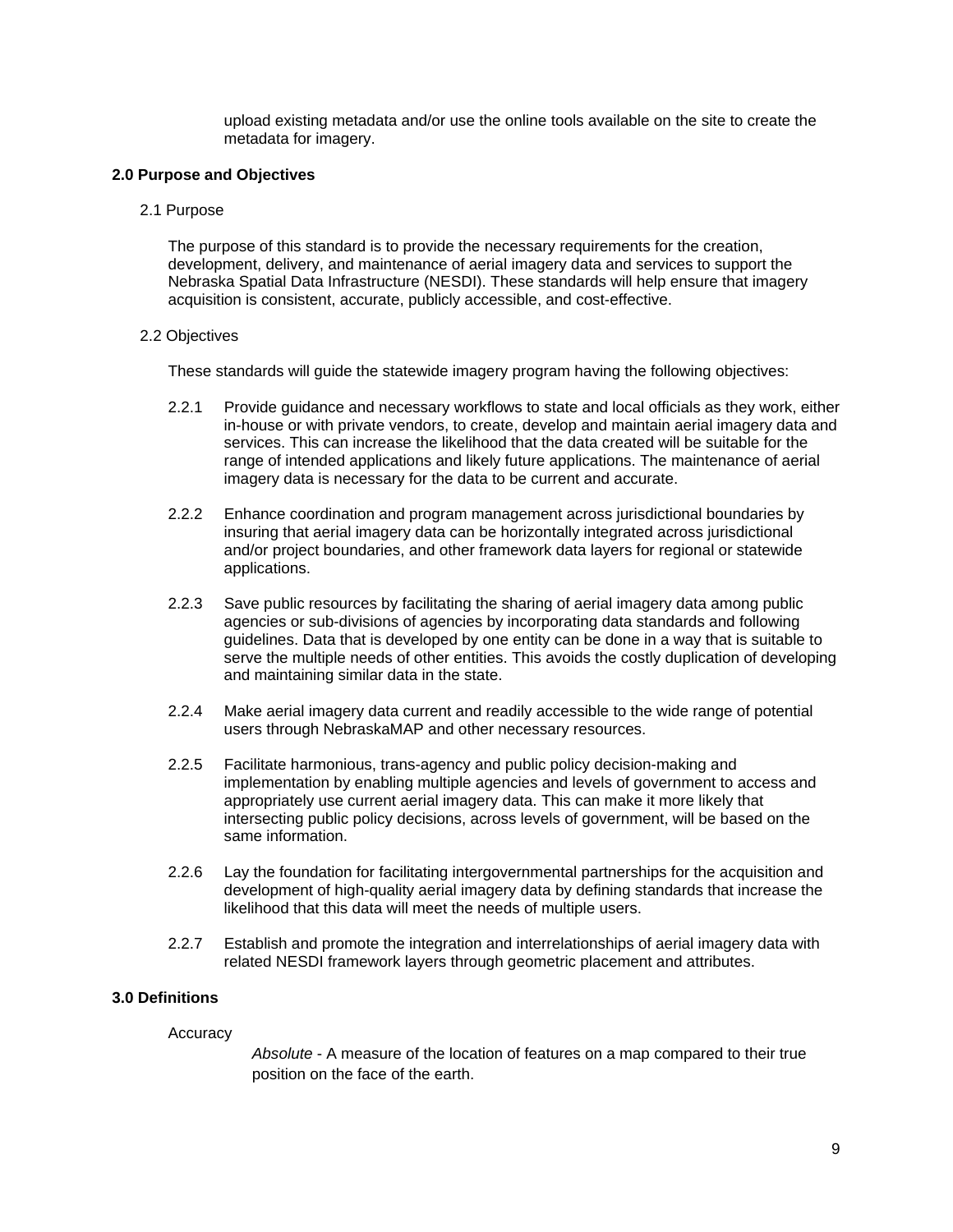*Relative* - A measure of the accuracy of individual features on a map when compared to other features on the same map.

- Band A range of wavelengths of electromagnetic radiation.
- Check Point One of the surveyed points in the sample used to estimate the positional accuracy of the data set against an independent source of higher accuracy.
- Confidence Level The percentage of points within a data set that are estimated to meet the stated accuracy; i.e., accuracy reported at the 95% confidence level means that 95% of the positions in the data set will have an error with respect to true ground position that are equal to or smaller than the reported accuracy value.
- Datum A set of values used to define a specific geodetic system.
- Digital Elevation Model A digital cartographic representation of the elevation of the land at regularly spaced intervals in x and y directions, using z-values referenced to a common vertical datum. A DEM also assumes bare-earth terrain, void of vegetation and manmade features. The USGS DEMs archived in the National Elevation Dataset (NED) have different formats based on 1-arc-second, 1/3-arc-second, and 1/9-arcsecond grid spacing.
- Forward Lap or End Lap The extent to which sequential exposures in a flight line overlap
- Ground Sample Distance (GSD) The linear dimension of a sample pixel's footprint on the ground. Within these standards GSD is used when referring to the collection GSD of the raw image, assuming near-vertical imagery. The actual GSD of each pixel is not uniform throughout the raw image and varies significantly with terrain height and other factors. The GSD is assumed to be the value computed using the camera focal length and camera height above average mean terrain.
- Ground (spatial) resolution or pixel size As used within these standards, pixel size is the ground size of a pixel in a digital ortho-rectified imagery product, after all rectifications and resampling procedures.
- Horizontal Accuracy The horizontal component of the positional accuracy of a data set with respect to a horizontal datum, defined at the 95% confidence level.
- Image Correlation Directly comparing hardcopy or softcopy images, or patches of pixels on conjugate digital images, or indirectly comparing information derived from the stereo images, to determine that points on stereo images (viewed from different perspectives) represent the same points on the imaged surface. Automated image correlation is a computerized technique to match the similarities of pixels in one digital image with comparable pixels in its digital stereo image in order to automate or semi-automate photogrammetric compilation. Automated image correlation provides an efficient method for generating DEMs photogrammetrically, but automated correlation normally results in Digital Surface Models (DSMs) instead of DEMs because such correlation generates elevations of rooftops, treetops and other surface features as imaged on the stereo photographs.
- Inertial Measurement Unit (IMU) An electronic device that measures and reports velocity, orientation, and gravitational forces, using a combination of accelerometers and gyroscopes, sometimes also magnetometers. IMUs work to detect changes in pitch, roll, and yaw of an aircraft. IMUs are typically used to maneuver aircraft, including unmanned aerial vehicles (UAVs), among many others, and spacecraft, including satellites and landers.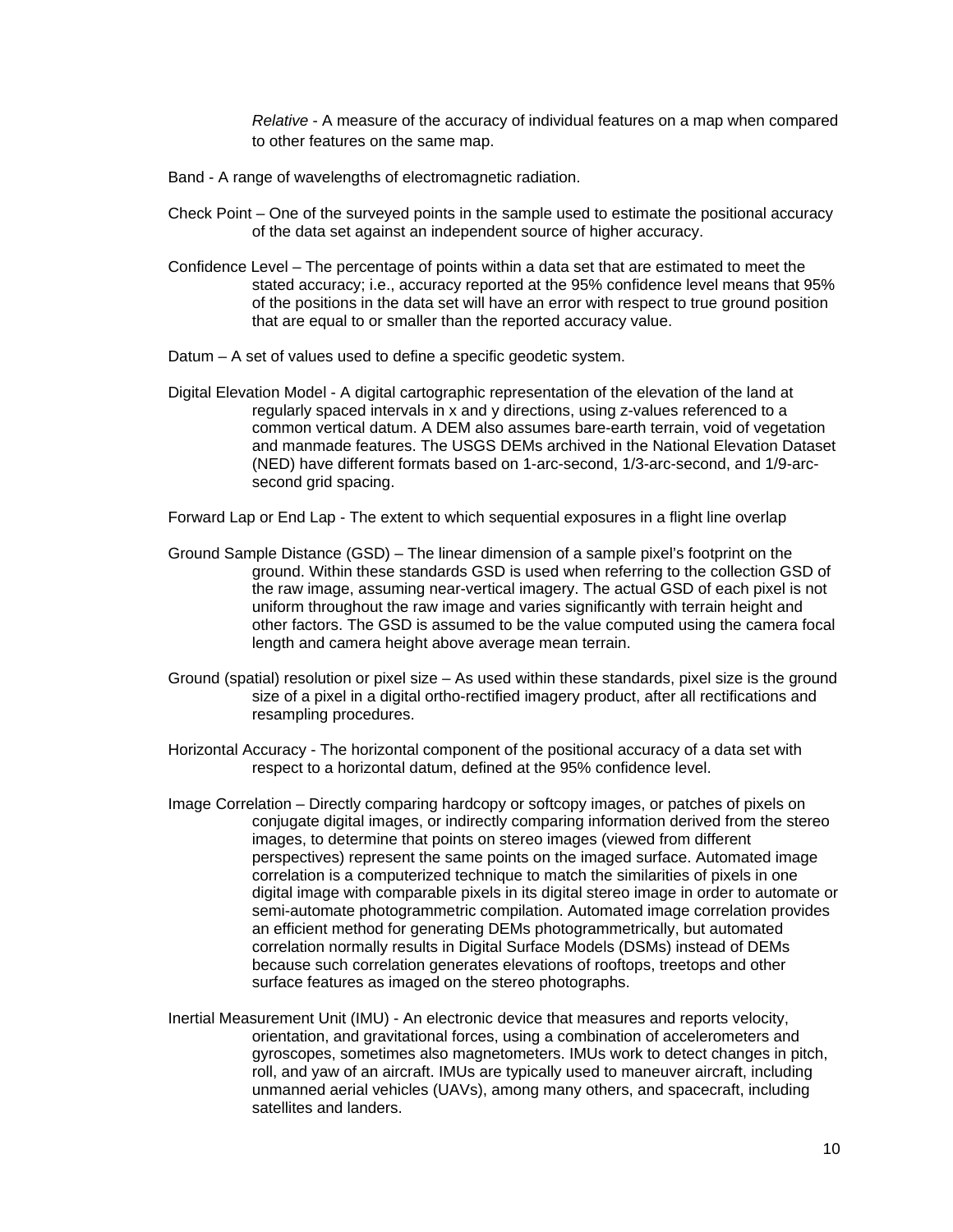- Leaf-Off / Leaf-On Leaf-off and leaf-on refer to the presence or lack of the foliage of woody species. Leaf-off means that there is no foliage or a reduced amount of foliage on the tree or shrub species. Leaf-on imagery means that there is foliage on the tree or shrub species (or the species of interest). Sometimes it is beneficial to have leaf-off imagery so that you can see ground features more distinctly. This is helpful for mapping features such as buildings and roads, which may be obscured by tree foliage during the growing season. Leaf-off imagery is also used in forestry applications because the lack of leaves on some trees facilitates the classification of tree types. There are times when you might want leaf-on imagery, especially if the tree or shrub species has a distinctive spectral reflectance that can be distinguished from other vegetation. Leaf-on imagery is also used in agricultural applications to measure the quantity and health of crops. Many woody species may have similar spectral reflectance or structure that may benefit from either a leaf-off or leaf-on flyover.
- Map or Cartographic Scale The relationship between a given distance on the ground and the corresponding distance on a photograph or image. Scale is expressed in at least two different ways. Both are ratios. In the first, commonly used measuring systems are compared; for example 1" = 200' (one inch on the map equals 200 feet on the earth). In the second, the map unit is arbitrary; for example, 1:200 means that one of anything (an inch, a foot, a centimeter, etc.) on the map equals 200 of that same unit on the earth. (1"=200' is the same scale as 1:2400). Scale is presented in several ways: as a bar at the bottom of the map, as a ratio (1:200), or as an equation  $(1" = 200')$ .
- Nebraska Spatial Data Infrastructure (NESDI) A framework of geospatial data layers that have multiple applications, used by a vast majority of stakeholders, meet quality standards and have data stewards to maintain and improve the data on an ongoing basis. These layers are also consistent with the Federal National Spatial Data Infrastructure (NSDI).
- Ortho-rectification The process by which a photograph is prepared from a perspective photograph by removing displacements of points caused by tilt, relief and perspective.
- Planimetric Data about non topographic features on the earth surface that are represented only by their horizontal position.
- Projection A map projection flattens the earth, allowing for locations to be systematically assigned new positions so that a curved surface can be represented on a flat map.
- Resolution The smallest unit a sensor can detect or the smallest unit an ortho-rectified image depicts. The degree of fineness to which a measurement can be made.
- Root Mean Square Error (RMSE) The square root of the average of the set of squared differences between data set coordinate values and coordinate values from an independent source of higher accuracy for identical points.
- RMSEr The horizontal linear RMSE in the radial direction that includes both x- and y-coordinate errors.
- RMSEx The horizontal linear RMSE in the X direction (easting).
- RMSEy The horizontal linear RMSE in the Y direction (northing).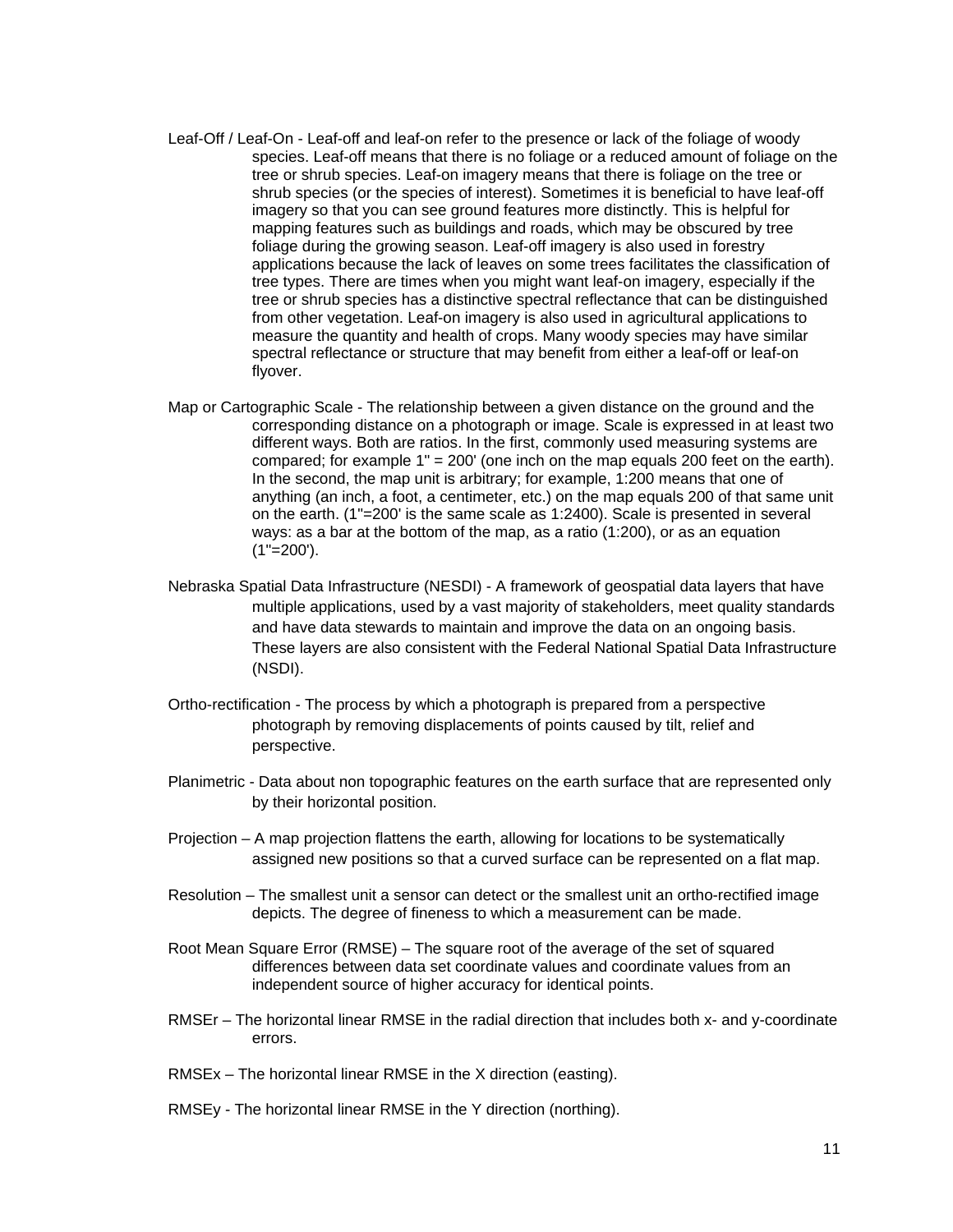- RMSEz The vertical linear RMSE in the Z direction (elevation).
- Side LapThe extent to which the exposures of adjacent flight lines overlap, typical side lap for a block of aerial photography is 30%.
- State Plane Coordinate System The State Plane Coordinate System is a set of 124 geographic zones or coordinate systems designed for specific regions of the United States. It uses a simple Cartesian coordinate system to specify locations rather than a more complex spherical coordinate system (the geographic coordinate system of latitude and longitude). By thus ignoring the curvature of the Earth, "plane surveying" methods can be used, speeding up and simplifying calculations. The system is highly accurate within each zone (error less than 1:10,000). Outside a specific state plane zone, accuracy rapidly declines, thus the system is not useful for regional or national mapping.

#### **4.0 Applicability**

4.1 State Government Agencies

State agencies that have the primary responsibility for developing and maintaining aerial imagery data for a particular jurisdiction(s) or geographic area (e.g. for counties for which it has assumed the primary role) are required to comply with the standards as described in Section 1. Those state agencies with oversight responsibilities in this area are required to ensure that their oversight guidelines, rules, and regulations are consistent with these standards. The Nebraska Department of Roads has other imagery acquisition requirements for wetland and reconnaissance projects. They will continue to adhere to their independent photogrammetry requirements as suggested in the NDOR On-Call Digital Aerial Photography, Photogrammetric and Airborne LiDAR Services.

4.2 State Funded Entities

Entities that are not State agencies but receive State funding, directly or indirectly, for aerial imagery development and maintenance for a particular jurisdiction or geographic area are required to comply with the standards as described in Section 1.

4.3 Other

Other entities, such as city and local government agencies (e.g. County Engineer, assessors, and municipalities) that receive state funds have the primary responsibility for developing and maintaining aerial imagery data are required to comply with the standards as described in Section 1.

## **5.0 Responsibility**

5.1 NITC

The NITC shall be responsible for adopting minimum technical standards, guidelines, and architectures upon recommendation by the technical panel. Neb. Rev. Stat. § 86-516(6)

5.2 State Agencies

The State of Nebraska, Office of the CIO (OCIO) GIS Shared Services will be responsible for assuring that metadata is completed and the data is registered and available for distribution through NebraskaMAP.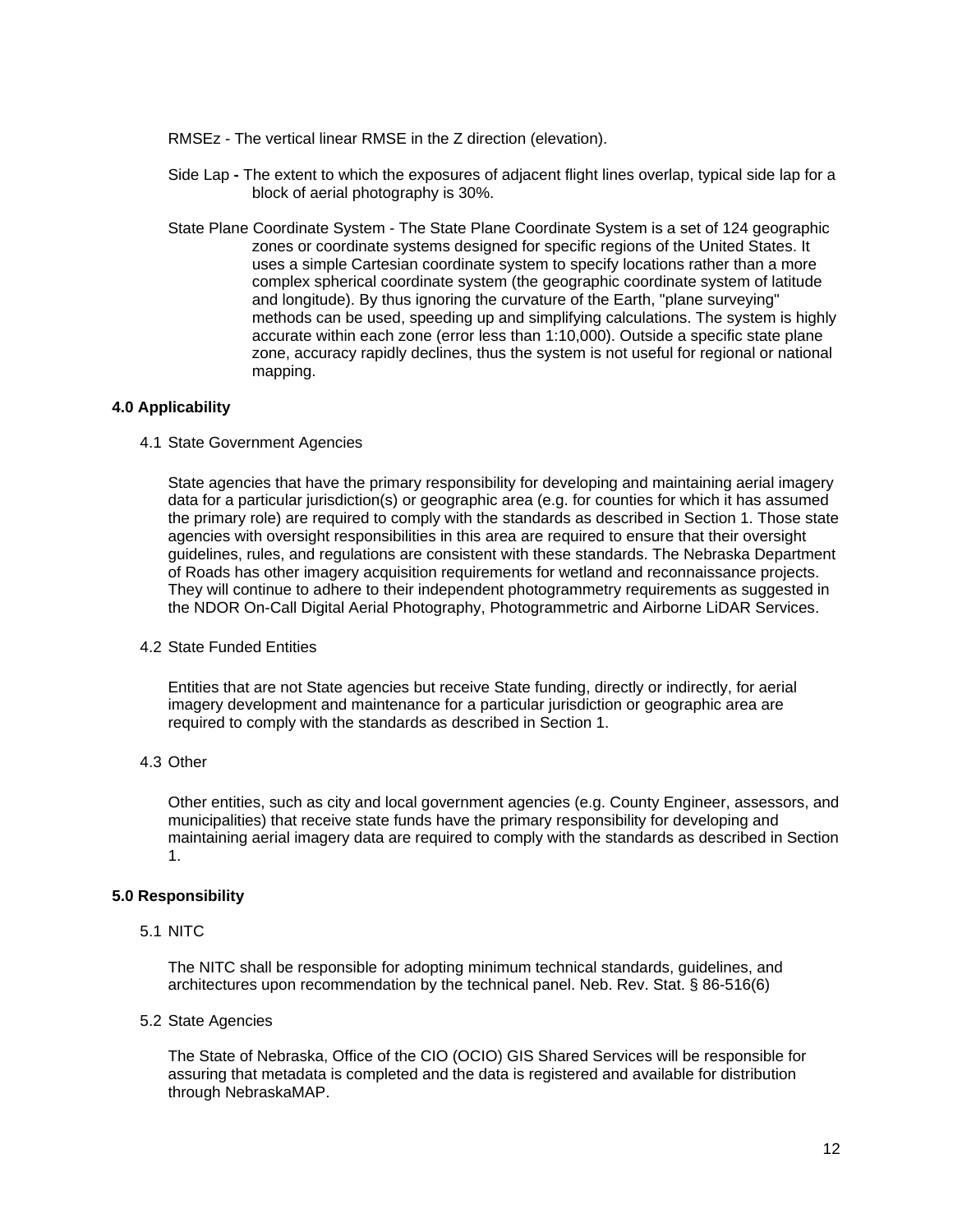5.3 Granting Agencies and Entities

State granting or fund disbursement entities or agencies will be responsible for ensuring that these standards are included in requirements related to fund disbursements as they relate to aerial imagery.

5.4 Other

Local government agencies that have the primary responsibility and authority for aerial imagery acquisition will be responsible for ensuring that those sub-sections defined in Section 1 will be incorporated in the overall imagery data development efforts and contracts.

## **6.0 Authority**

6.1 NITC GIS Council

According to Neb. Rev. Stat. § 86-572(2), the GIS Council shall: Establish guidelines and policies for statewide Geographic Information Systems operations and management (a) The acquisition, development, maintenance, quality assurance such as standards, access, ownership, cost recovery, and priorities of data bases; (b) The compatibility, acquisition, and communications of hardware and software; (c) The assessment of needs, identification of scope, setting of standards, and determination of an appropriate enforcement mechanism; (d) The fostering of training programs and promoting education and information about the Geographic Information Systems; and (e) The promoting of the Geographic Information Systems development in the State of Nebraska and providing or coordinating additional support to address Geographic Information Systems issues as such issues arise.

## **7.0 Related Documents**

- 7.1 American Society for Photogrammetry and Remote Sensing (ASPRS), ASPRS Accuracy Standards for Digital Geospatial Data (2014).
- 7.2 FGDC Content Standard for Digital Geospatial Data Version 2 (FGDC-STD-001-1998).
- 7.3 ISO 19115:2003(E) North American Profile (NAP) Metadata Standards. National Oceanic and Atmospheric Administration (NOAA). January 2012.